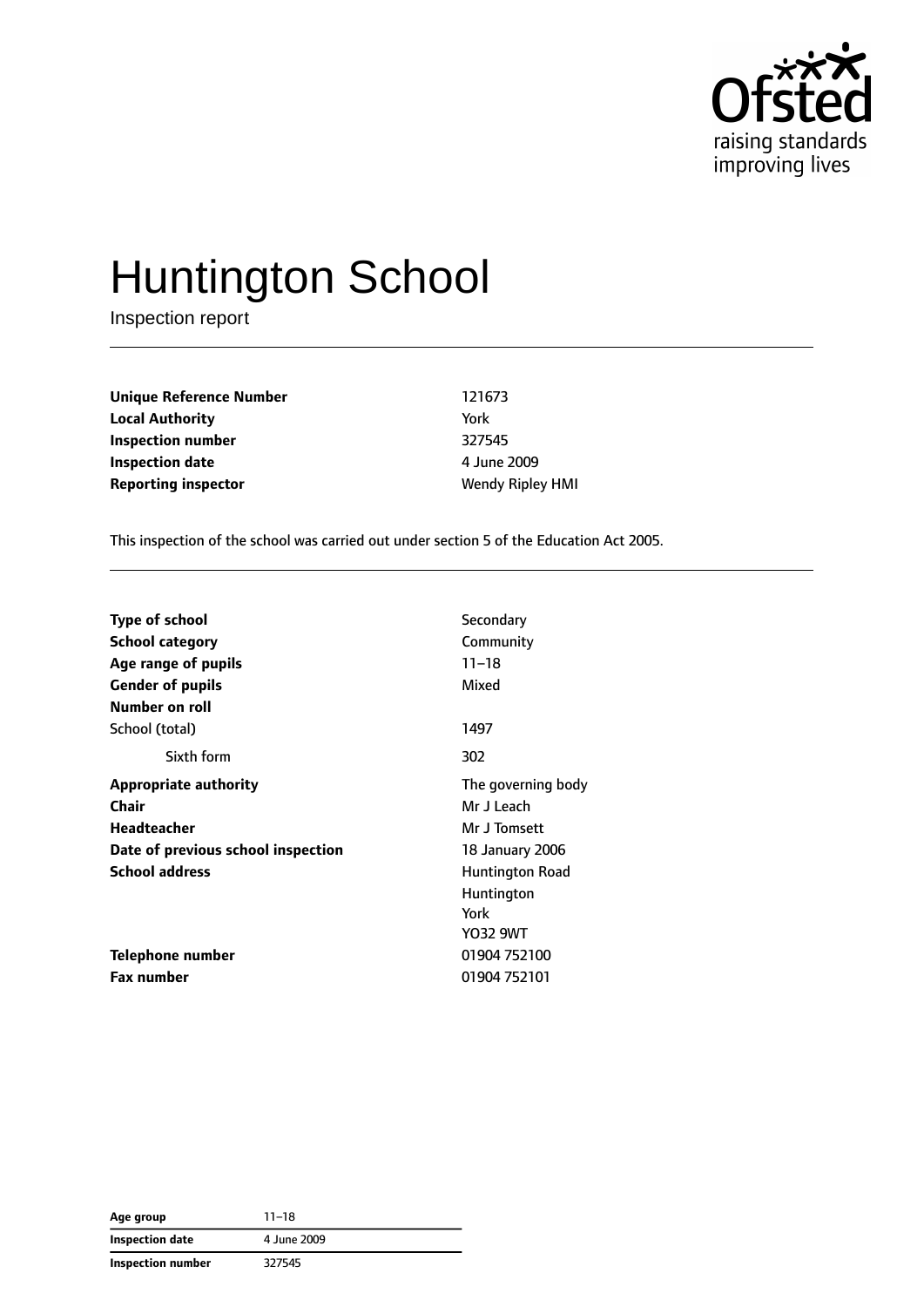.

<sup>©</sup> Crown copyright 2009

Website: www.ofsted.gov.uk

This document may be reproduced in whole or in part for non-commercial educational purposes, provided that the information quoted is reproduced without adaptation and the source and date of publication are stated.

Further copies of this report are obtainable from the school. Under the Education Act 2005, the school must provide a copy of this report free of charge to certain categories of people. A charge not exceeding the full cost of reproduction may be made for any other copies supplied.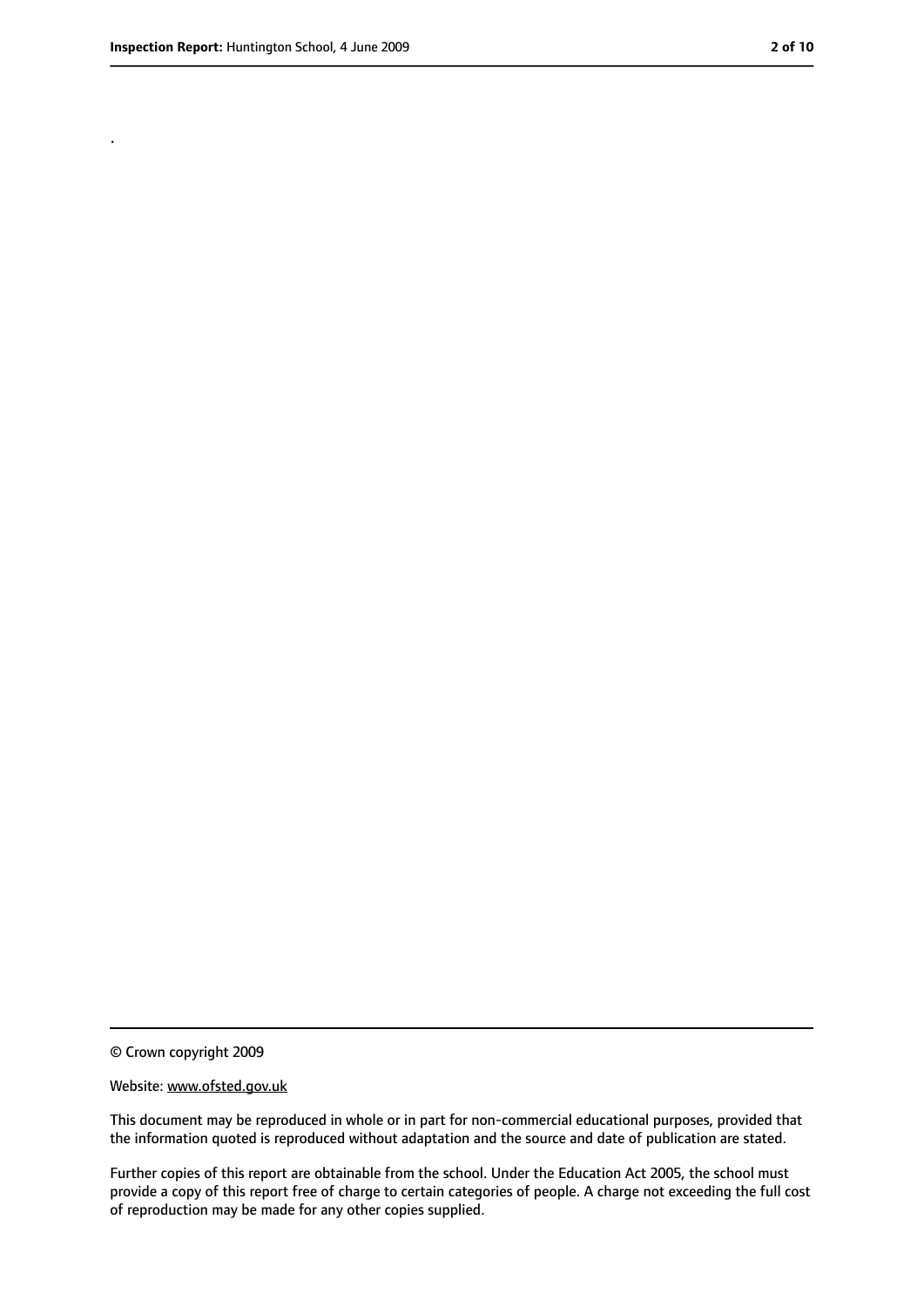# **Introduction**

The inspection was carried out by one of Her Majesty's Inspectors and one additional inspector. The inspectors evaluated the overall effectiveness of the school and investigated the following issues: achievement and standards; teaching and learning; the curriculum; and the extent to which students feel their views are taken into account as part of the school's decision making and planning processes. The inspectors collected evidence from documents, analysis of parental questionnaires, meetings with students and staff and lessons observations. Other aspects of the school's work were not investigated in detail, but the inspectors found no evidence to suggest that the school's own assessments, as given in its self-evaluation, were not justified, and these have been included where appropriate.

# **Description of the school**

Huntington is a very popular, larger than average, mixed secondary school with a sixth form. The school serves an economically diverse population, drawing pupils from the north-eastern suburbs of York and the adjacent rural area. The proportion of students entitled to a free school meal is very low. Most of the students are White British and the proportion who speak English as an additional language is very low. A fewer than average number of students exhibit learning difficulties and/or disabilities. Huntington is an established Technology College and a Leading Edge school. It was designated as a High Performing Specialist school in 2007 and was awarded Training School status in 2008. The school has very recently achieved Healthy School Status. Having also achieved World School Status, the school will offer the International Baccalaureate Diploma to students with effect from September 2009.

## **Key for inspection grades**

| Grade 1 | Outstanding  |
|---------|--------------|
| Grade 2 | Good         |
| Grade 3 | Satisfactory |
| Grade 4 | Inadequate   |
|         |              |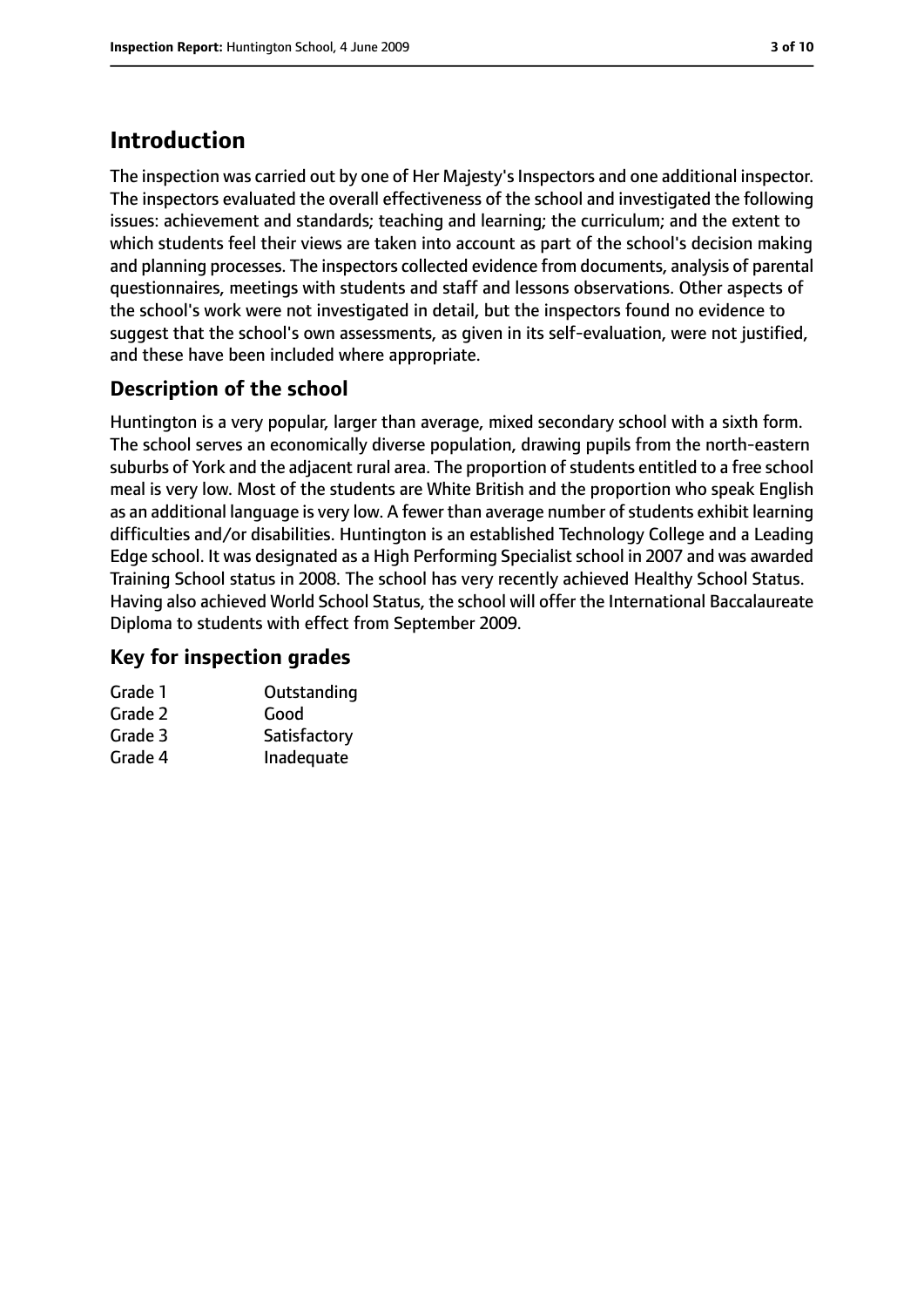# **Overall effectiveness of the school**

#### **Grade: 2**

Huntington is a good school with many outstanding features. Parents hold the school in high regard and, as with students, have noticed significant improvements over the last two years. Parents explain, 'Staff have always encouraged students to work hard, achieve good results, behave responsibly and to have respect for themselves and others, but there is now a much warmer and more inclusive ethos where the support and encouragement received helps students become grounded and very well balanced individuals.' These improvements are a result of the concerted efforts the school is making to fulfil its vision, 'to inspire confident learners who will thrive in a changing world'. Leaders and managers have instigated significant step changes in the school's culture to work towards this vision and have secured the wholehearted support of a very dedicated staff team. All members of this team are determined to engage students more in their learning and develop young people who leave the school equipped with a broad range of personal skills and attributes and inquiring minds as well as academic success, all of which stands them in excellent stead for their future lives.

Students' standards on entry to the school have fallen somewhat since the last inspection and are now more in line with national expectations. Most students, including those with learning difficulties and/or disabilities make outstanding progress from their starting points. As a result the standards students attain at the end of Key Stage 4 have remained consistently above average for several years. Over the last three years the school has achieved a 10% rise in the proportion of students gaining five or more GCSE level qualifications at A\* to C including English and mathematics. This placed it in the top 17% of schools nationally in 2008 on this measure and every student achieved at least one GCSE or equivalent qualification at grade A\* to G. The school's rigorously maintained and analysed student tracking and assessment data predicts that the school will meet its challenging targets in the 2009 national examinations, including in its specialist subjects.

Teaching and learning are typically good. A range of effective strategies has improved the quality of teaching and learning, academic guidance and teachers' use of assessment to set challenging targets for learning. The range of teaching styles and learning resources has been significantly enhanced and continues to develop, underpinned by a range of well thought through activities that are linked closely to the school's development plan and vision. As a result the proportion of outstanding lessons is increasing, learning activities are being more closely matched to individual learning needs and students are engaged more as active participants. All of this is increasing students' enjoyment of learning. Students are currently making much better progress in Key Stage 3 than Key Stage 4, and in some subjects - such as science – rather than others. During the inspection it was clear that students' progress is best in those lessons where teaching and learning initiatives are firmly embedded and both staff and students alike have the confidence to be more creative with their ideas and take some carefully calculated risks with learning. Here teachers pitch the level of challenge exactly right based on a sure knowledge of students' learning and include all learners. Students rise to the demands of this teaching, are eager to succeed and enjoy working together to solve problems and exchange ideas. This speeds up their progress. Progress is slower in Key Stage 4 partly because teachers, not wishing to compromise good academic standards, have generally taken a more cautious approach to introducing new techniques and encouraging active independent learning. It is also because older students have found it difficult to move away from the methods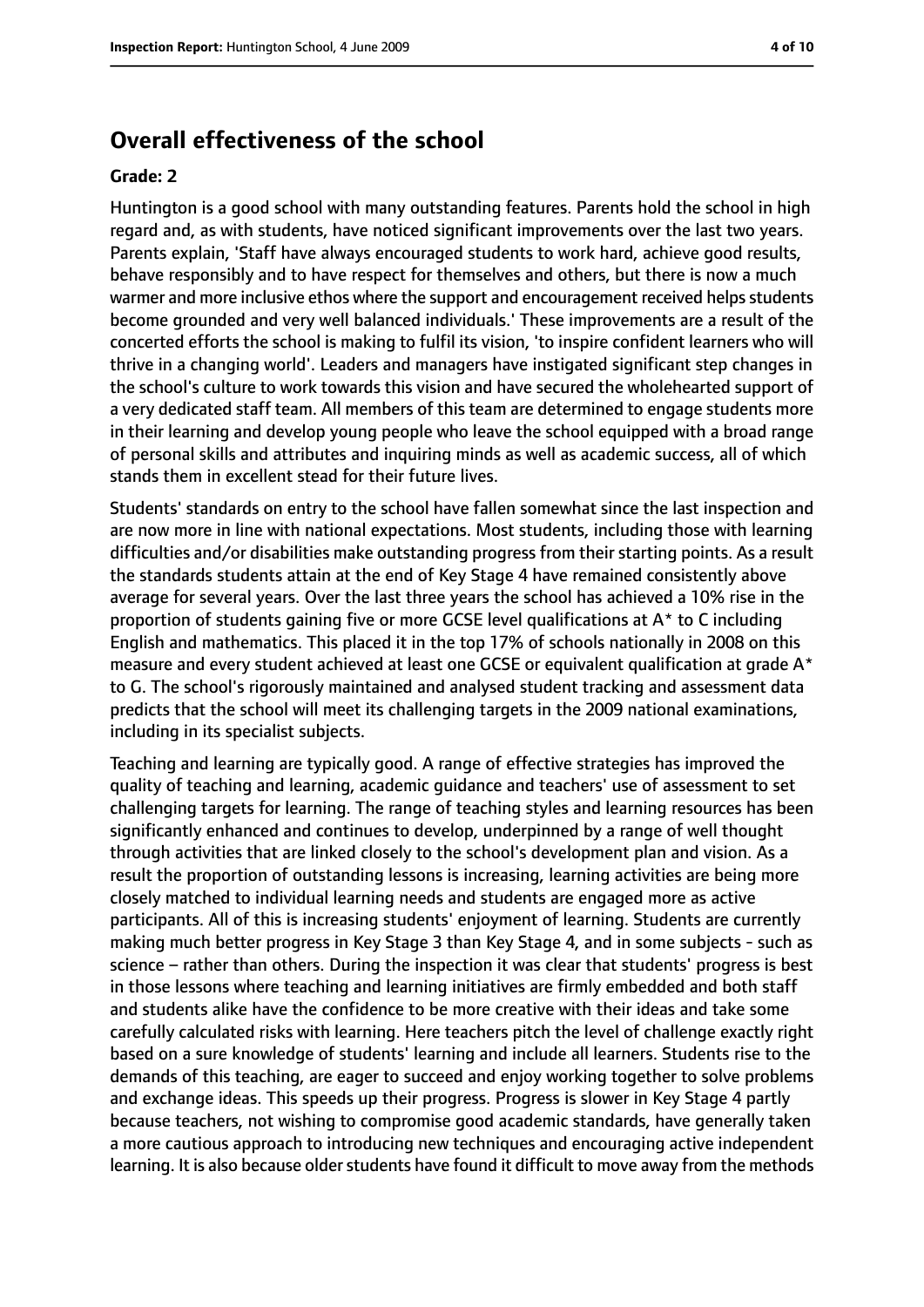and routines they have become familiar with and so have proved more resistant to new techniques and ideas.

Students of all ages say their curriculum is now good and the range of subjects and qualifications they can study has improved considerably over the last two years. Inspectors agree. Students in Years 10 and 11 and the sixth form feel they have been extremely well supported to make the right curricular choices and report that this helps them to achieve as well as they do. School leaders have worked hard to make the school more inclusive by developing a broader range of academic and vocational programmes that more effectively meets the needs of students of all abilities. Actions to broaden the curriculum in tandem with carefully targeted individual support and mentoring are improving the achievement and engagement of lower ability students and previously disengaged groups such as underachieving boys. Another positive outcome has been a further reduction in the school's low exclusion rate. The enrichment of the curriculum through the school's specialist status has helped to improve the quality of learning across the school. Extra-curricular provision including the range of trips and visits is good.

The school's pursuit of academic achievement is not at the expense of students' personal development and well-being. Enhancing this further is at the heart of the school's vision for the future. The role of tutors in providing individualised support and mentoring for students is not yet fully established and there is scope for further development here. Students' relationships with each other and the staff are warm, positive and respectful. The overwhelming majority of students report enjoying their education. This is reflected in exemplary levels of attendance, very good behaviour in lessons and around the school and students' growing confidence and self-esteem. Students told inspectors they feel safe and well cared for and that very rare incidents of bullying or harassment are dealt with swiftly and appropriately. They know how to lead healthy lives and enjoy the high quality school lunches. Students make a good contribution to the local and wider community. Their spiritual, moral and cultural development is strong. The 'T3' programme of personal, social, citizenship and health activities contributes significantly to this and takes careful account of the key challenges and dilemmas facing young people today. All of these factors bode well for the students' economic well-being and prepare them well to be citizens of the future. Students appreciate the increasing opportunities they are being given to take responsibility and make decisions, such as participating in interviews for new staff and the design for the student washrooms that are due to be remodelled. Nevertheless, staff and students alike rightly acknowledge that there is some way to go before most students feel they have an active say in the life of the school. Leaders have appropriate strategies in place to bring this about.

The quality of care, quidance and support provided for all students including those with learning difficulties and/or disabilities is good overall. Child protection procedures are firmly in place and meet statutory requirements. Risk assessments and health and safety audits are robust and the subject of regular review. Effective strategies are in place to ensure that parents are well informed about the choices and options available to their children. Parents' active involvement in the school and their children's education is, increasingly, being encouraged.

Knowledgeable, enthusiastic and dedicated staff are led by an outstanding headteacher who provides strong direction and a clear sense of purpose which is effectively communicated throughout the school. Extremely competent senior leaders and middle managers have an excellent understanding of the school's strengths and weaknesses and of those areas it should improve. This is reflected in the accuracy of the school's self-evaluation. Planning and management information is being used consistently throughout the school because its benefits are tangible. Actions are regularly monitored and reviewed. Scrutiny of the standards of students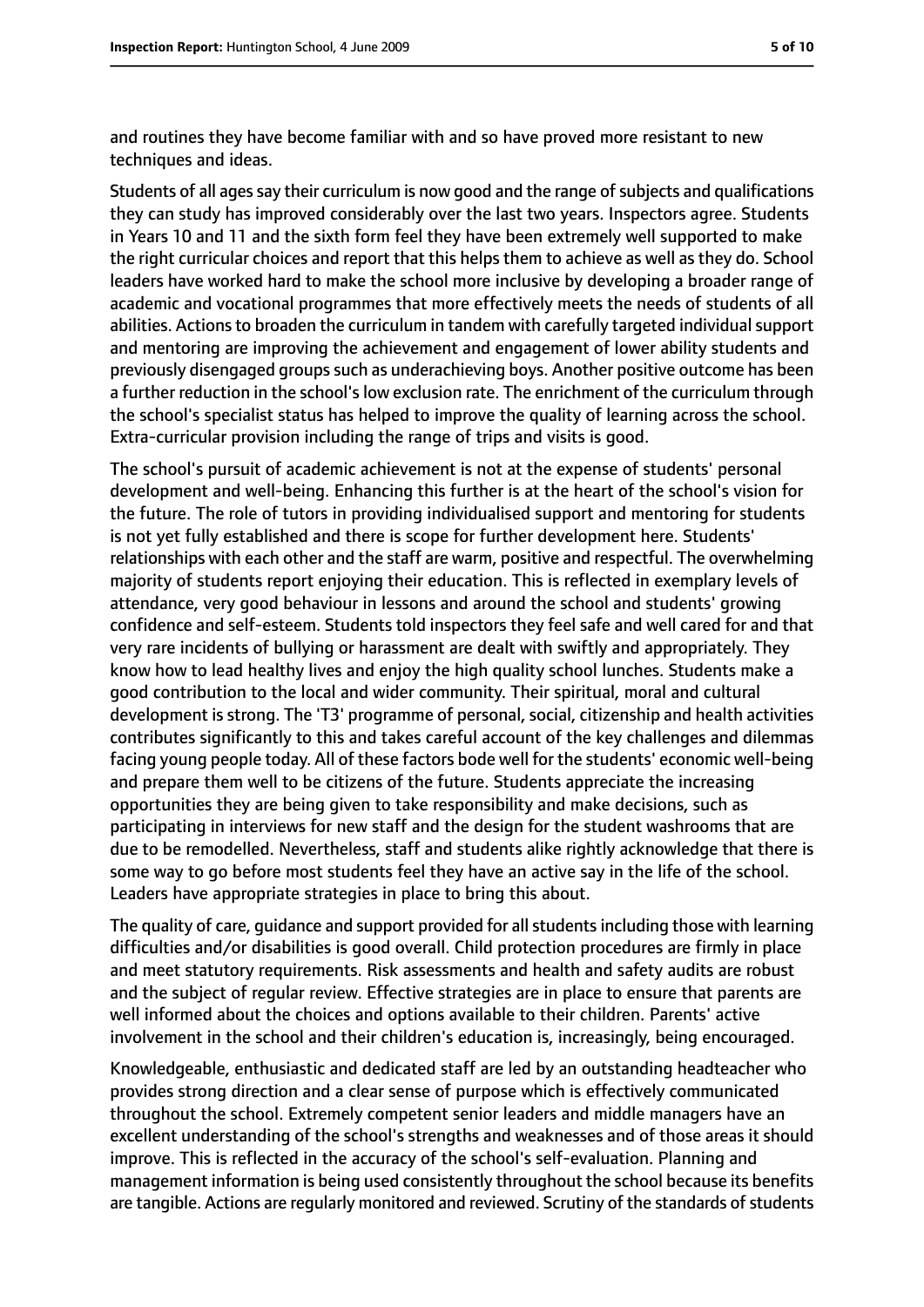work and lesson observations are conducted regularly. Staff at all levels benefit from a good range of professional development and training opportunities and are eager to develop their skills and abilities further. The expertise and creativity that has emerged through Training School activities and the specialist technology subjects, and particularly science, has contributed to this enormously. The way in which staff reflect on and evaluate their practice to understand which strategies are proving most effective in raising standards and increasing students' enjoyment of learning is impressive. The school's promotion of community cohesion is good. For example, it shares its technology status and expertise with local schools to great effect, has helped another provider fund a family support worker to engage with hard to reach families and it hosts the council's largest single adult education provision. Further, the way in which the school initiates and fosters partnership working to broaden opportunities for its own students and other young people throughout York is outstanding. Governance is good and resources are deployed effectively. For all of these reasons the school demonstrates an outstanding capacity to sustain further improvement.

## **Effectiveness of the sixth form**

#### **Grade: 1**

General Certificate of Education A level results are outstanding. Independent analysis shows that standards have remained well above average for several years. Students speak very positively about the school and told inspectors that they thoroughly enjoy their time in the sixth form where the care and support they receive are second to none and staff motivate and inspire them to achieve. Parents are impressed by the sixth form not only because of the excellent academic outcomes for students but also because, 'There is a close working partnership between teachers and students and a wonderful upbeat atmosphere.'

The curriculum provides a good range of courses and access to a variety of enrichment opportunities. The quality of teaching and learning is good and sometimes outstanding. Academic monitoring and assessment are rigorous. Students are confident learners and apply themselves exceptionally well to their studies. They are well advised in selecting appropriate courses, which are closely matched to their needs and aspirations. Consequently, the vast majority of students successfully complete their courses and progressto higher education or employment. Leadership and management are excellent which ensures the quality of provision and standards achieved remain high.

#### **What the school should do to improve further**

- Ensure that the best practice in teaching and learning is embedded consistently throughout the school so as to accelerate progress in Key Stage 4 and meet the different learning needs of all students.
- Develop the role of tutors to provide more individualised support and mentoring for students.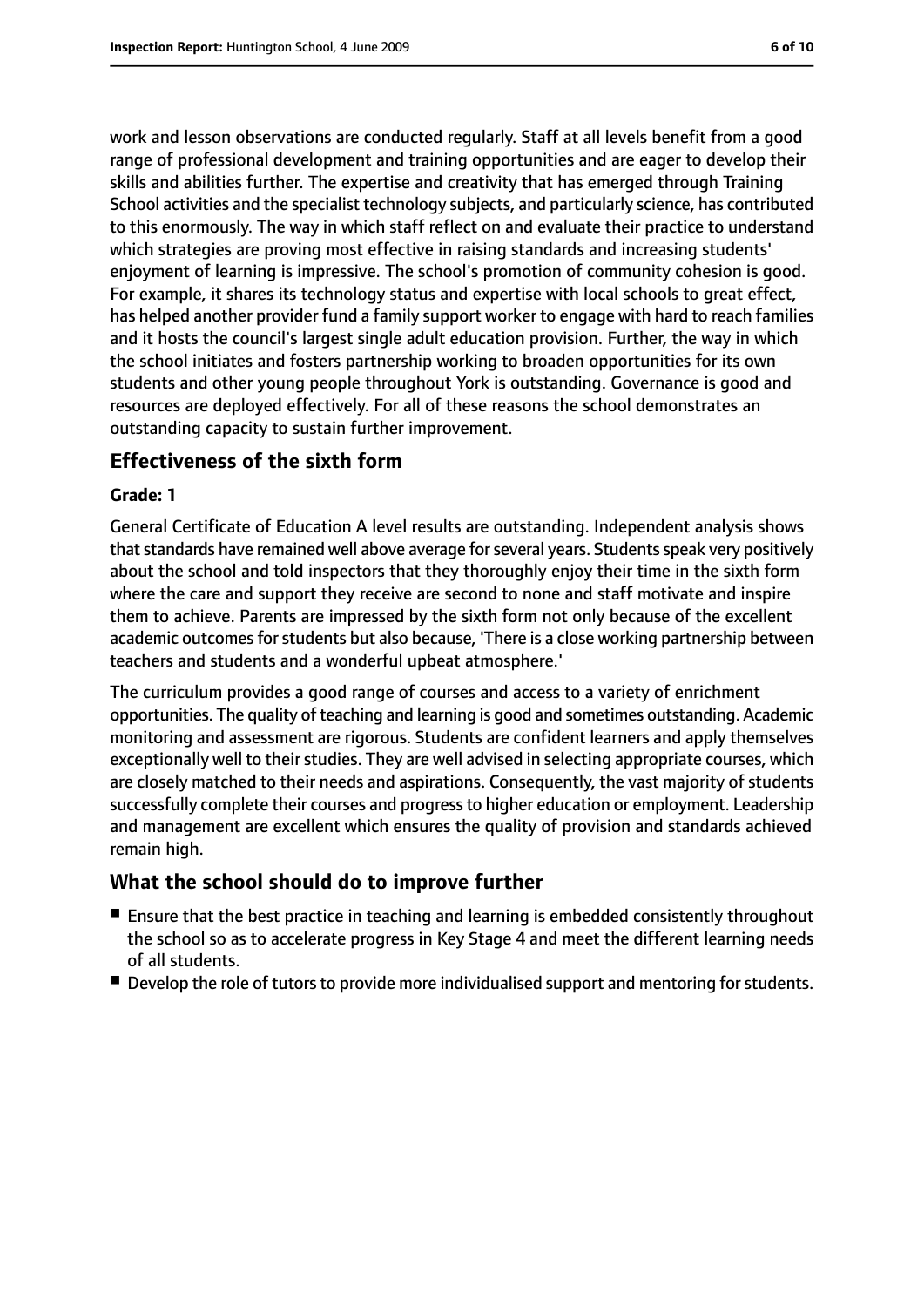**Any complaints about the inspection or the report should be made following the procedures set out in the guidance 'Complaints about school inspection', which is available from Ofsted's website: www.ofsted.gov.uk.**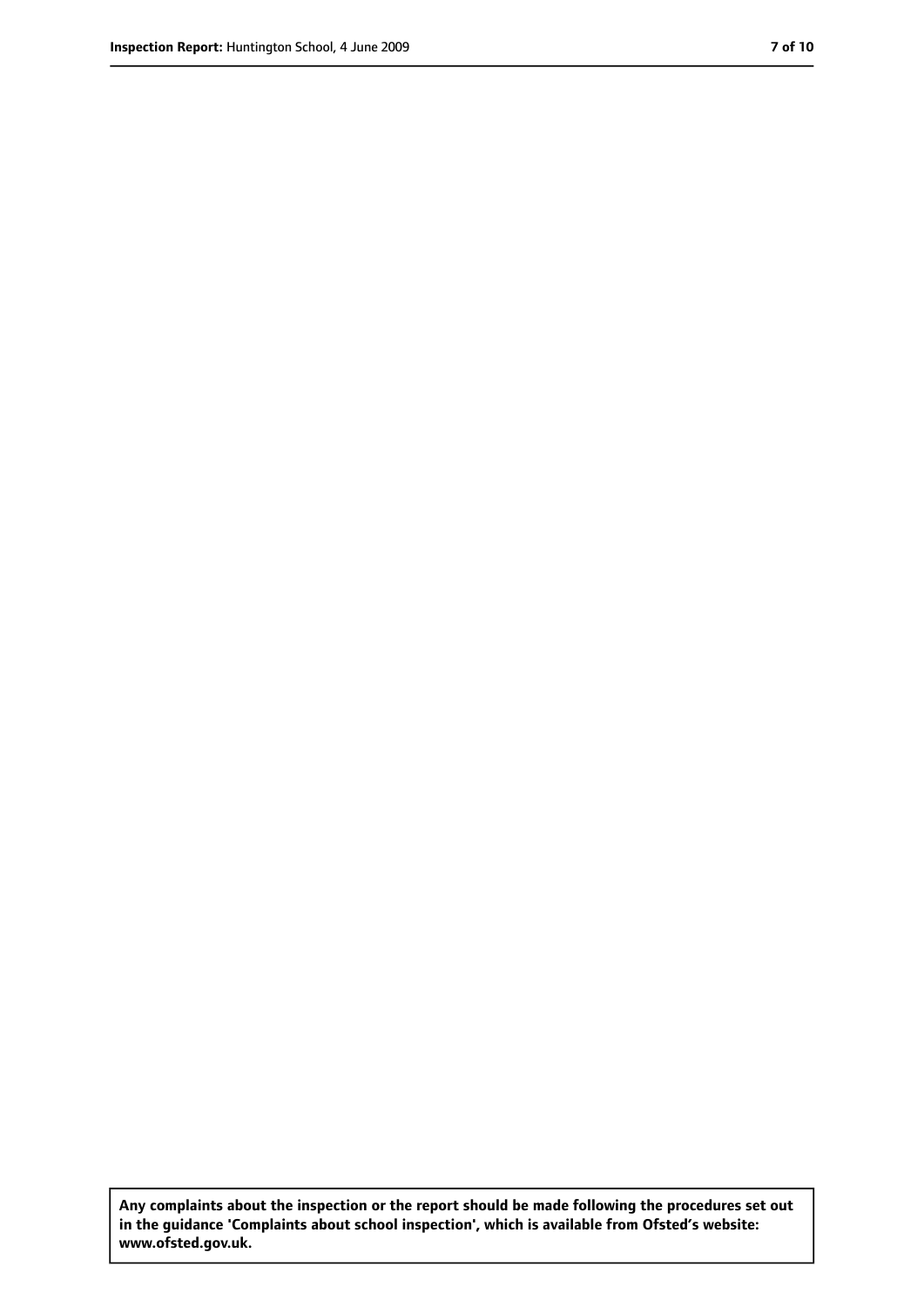# **Inspection judgements**

| Key to judgements: grade 1 is outstanding, grade 2 good, grade 3 | <b>School</b>  | $16-19$ |
|------------------------------------------------------------------|----------------|---------|
| satisfactory, and grade 4 inadequate                             | <b>Overall</b> |         |

### **Overall effectiveness**

| How effective, efficient and inclusive is the provision of<br>education, integrated care and any extended services in<br>meeting the needs of learners? |     |     |
|---------------------------------------------------------------------------------------------------------------------------------------------------------|-----|-----|
| Effective steps have been taken to promote improvement since<br>the last inspection                                                                     | Yes | Yes |
| How well does the school work in partnership with others to<br>promote learners' well being?                                                            |     |     |
| The capacity to make any necessary improvements                                                                                                         |     |     |

### **Achievement and standards**

| How well do learners achieve?                                                                               |  |
|-------------------------------------------------------------------------------------------------------------|--|
| The standards <sup>1</sup> reached by learners                                                              |  |
| How well learners make progress, taking account of any<br>significant variations between groups of learners |  |
| How well learners with learning difficulties and/or disabilities<br>make progress                           |  |

## **Annex A**

<sup>&</sup>lt;sup>1</sup>Grade 1 - Exceptionally and consistently high; Grade 2 - Generally above average with none significantly below average; Grade 3 - Broadly average to below average; Grade 4 - Exceptionally low.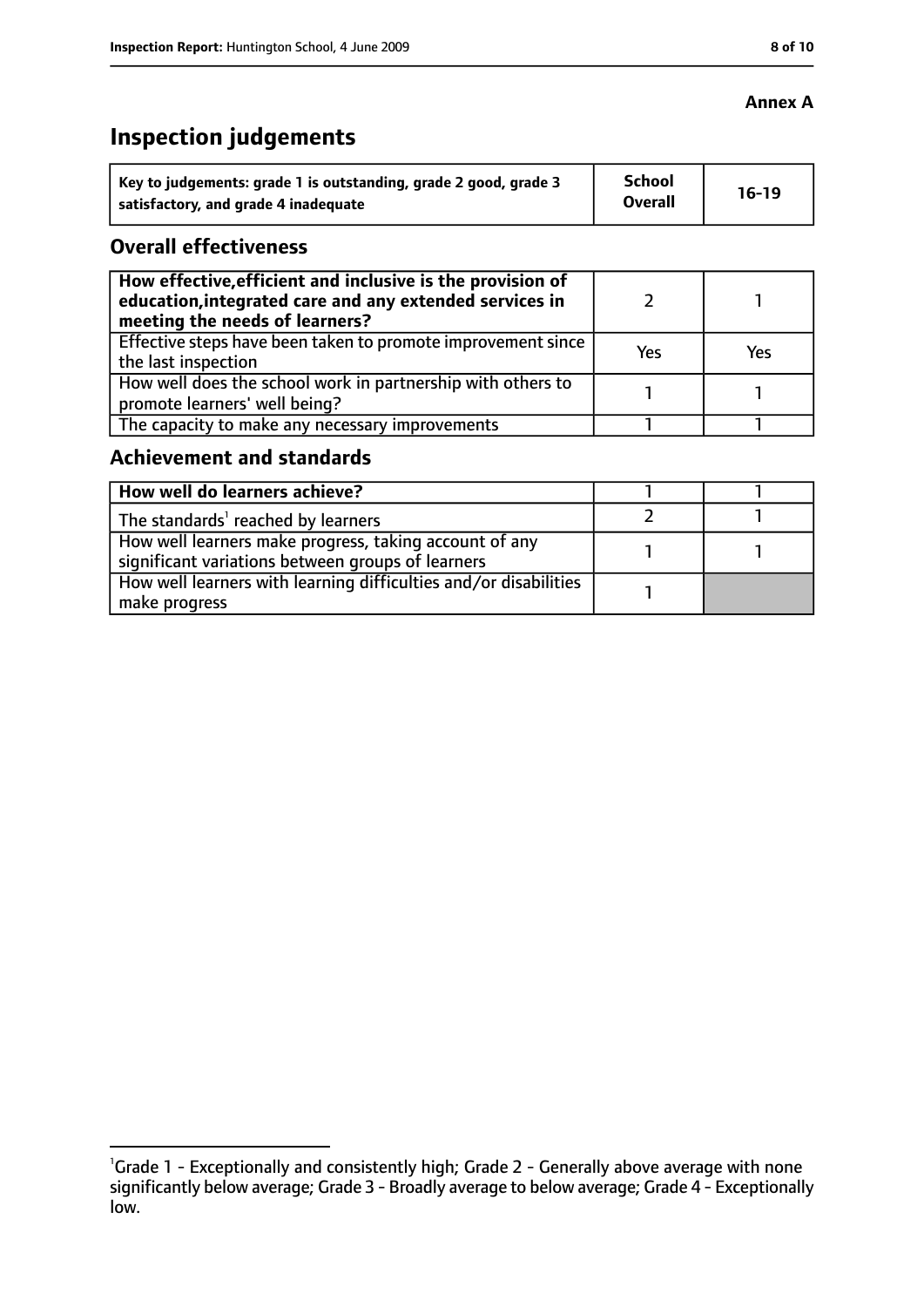# **Personal development and well-being**

| How good are the overall personal development and<br>well-being of the learners?                                 |  |
|------------------------------------------------------------------------------------------------------------------|--|
| The extent of learners' spiritual, moral, social and cultural<br>development                                     |  |
| The extent to which learners adopt healthy lifestyles                                                            |  |
| The extent to which learners adopt safe practices                                                                |  |
| The extent to which learners enjoy their education                                                               |  |
| The attendance of learners                                                                                       |  |
| The behaviour of learners                                                                                        |  |
| The extent to which learners make a positive contribution to<br>the community                                    |  |
| How well learners develop workplace and other skills that will<br>contribute to their future economic well-being |  |

# **The quality of provision**

| $\mid$ How effective are teaching and learning in meeting the<br>full range of learners' needs?       |  |
|-------------------------------------------------------------------------------------------------------|--|
| How well do the curriculum and other activities meet the range<br>of needs and interests of learners? |  |
| How well are learners cared for, quided and supported?                                                |  |

# **Leadership and management**

| How effective are leadership and management in raising<br>achievement and supporting all learners?                           |               |     |
|------------------------------------------------------------------------------------------------------------------------------|---------------|-----|
| How effectively leaders and managers at all levels set clear<br>direction leading to improvement and promote high quality of |               |     |
| care and education                                                                                                           |               |     |
| How effectively leaders and managers use challenging targets<br>to raise standards                                           |               |     |
| The effectiveness of the school's self-evaluation                                                                            |               |     |
| How well equality of opportunity is promoted and discrimination<br>eliminated                                                | 2             |     |
| How well does the school contribute to community cohesion?                                                                   | フ             |     |
| How effectively and efficiently resources, including staff, are<br>deployed to achieve value for money                       | $\mathcal{P}$ |     |
| The extent to which governors and other supervisory boards<br>discharge their responsibilities                               | 7             |     |
| Do procedures for safeguarding learners meet current<br>qovernment requirements?                                             | Yes           | Yes |
| Does this school require special measures?                                                                                   | No            |     |
| Does this school require a notice to improve?                                                                                | No            |     |